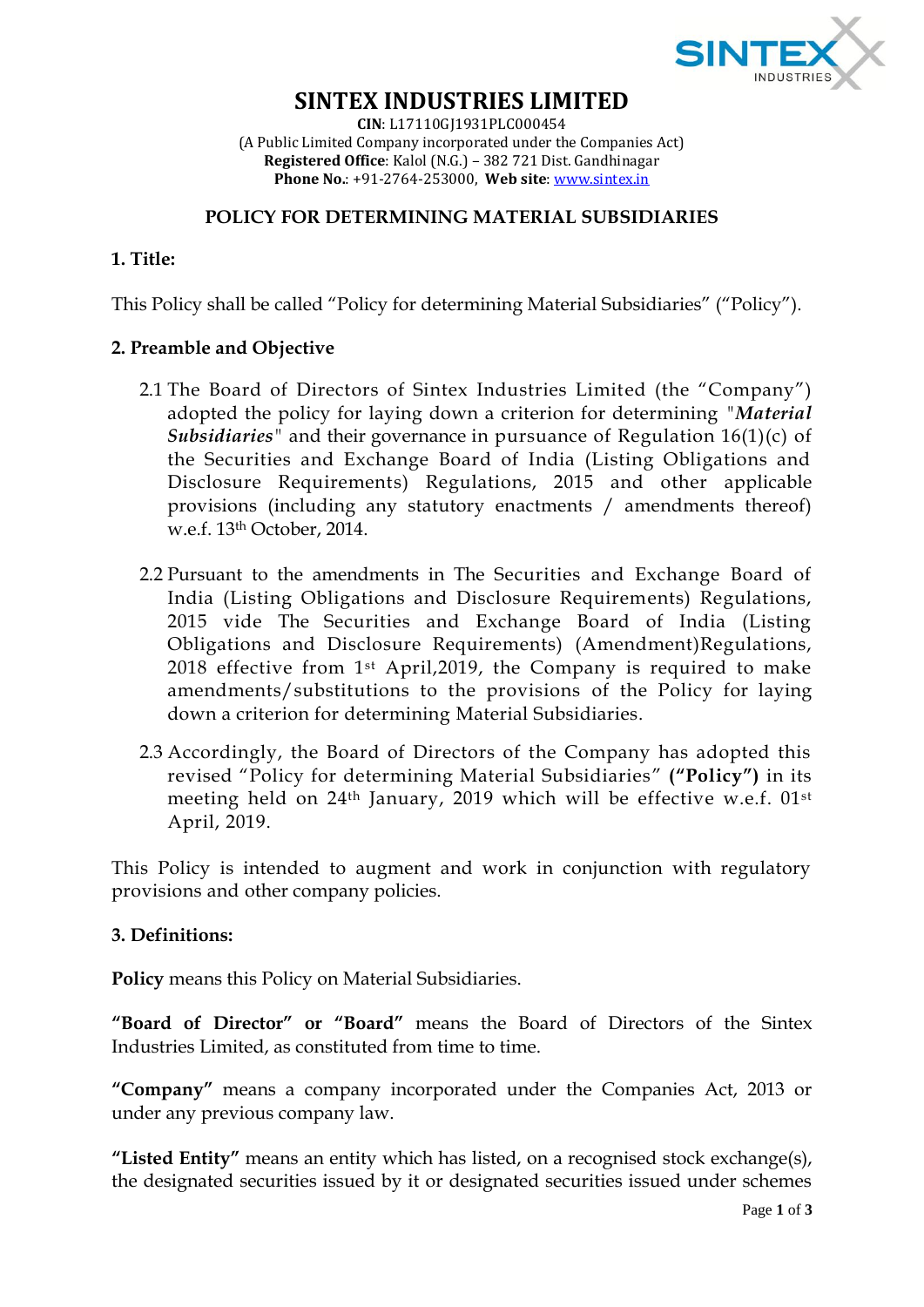

managed by it, in accordance with the listing agreement entered into between the entity and the recognised stock exchange(s).

"**Material Subsidiary**" shall mean a Subsidiary whose income or net worth exceeds 10% of the consolidated income or net worth respectively, of the listed entity and its subsidiaries in the immediately preceding accounting year.

**"Significant Transaction or Arrangement**" shall mean any individual transaction or arrangement that exceeds or is likely to exceed 10% of the total revenues or total expenses or total assets or total liabilities, as the case may be, of the unlisted subsidiary for the immediately preceding accounting year.

**"Stock Exchange"** means a recognised stock exchange as defined under clause (f) of section 2 of the Securities Contracts (Regulations) Act, 1956.

**"Subsidiary"** as defined under section 2(87) of the Companies Act, 2013 and the Rules made thereunder.

All references to the plural herein shall also mean the singular and to the singular shall also mean the plural unless the context otherwise requires.

The words and expressions used in this Policy unless defined hereunder shall have the meaning assigned to them respectively in the Companies Act, 2013 and rules made thereunder, SEBI (Listing Obligations and Disclosure Requirements) Regulations, 2015, SEBI Act, 1992, Securities Contracts (Regulation) Act, 1956 or the SEBI (Issue of capital and disclosure requirements) regulations or any statutory modification or re-enactment thereof, as the case may be.

# **4. Criteria for determining the Material Subsidiaries:**

Subsidiary shall be regard as a Material Subsidiary for the financial year if it falls under the definition provided in this policy.

The Audit Committee shall review on annual basis such details/ information as may be required to determine the 'Material Subsidiaries'.

### **5. Governance of Material subsidiaries:**

5.1 On the recommendation of Nomination and Remuneration Committee, at least one Independent Director on the Board of Directors of the Company shall be appointed as a Director on the Board of Directors of an Unlisted Material Subsidiary, whether incorporated in India or not.

Explanation: For the purpose of this provision, notwithstanding anything to the contrary contained in this policy, the term "material subsidiary" shall mean a subsidiary, whose income or net worth exceeds 20% of the consolidated income or net worth respectively, of the listed entity and its subsidiaries in the immediately preceding accounting year.